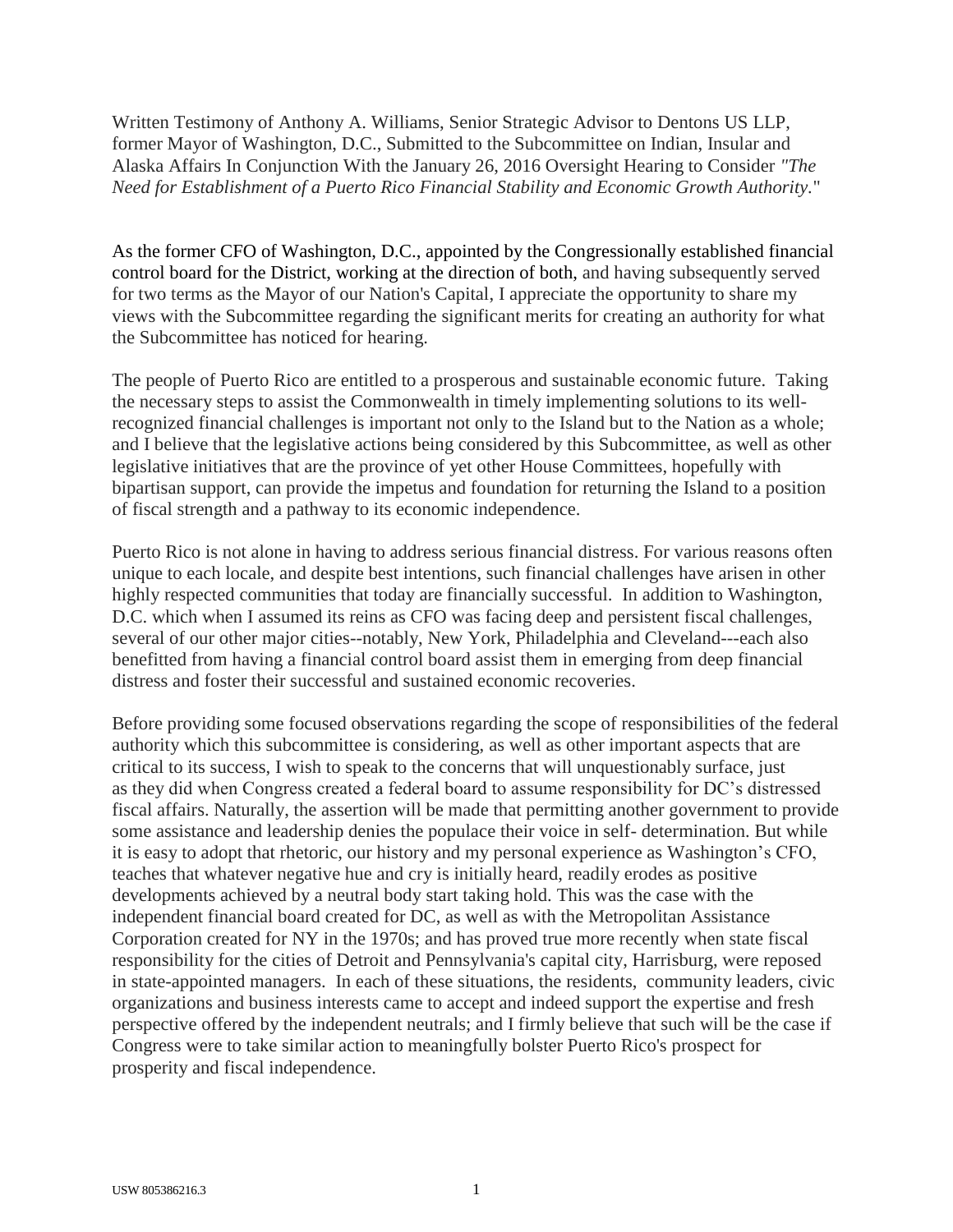Rather than independent leadership being seen in hindsight as troublesome, all these situations illustrate that creating something new, fresh with ideas, and not wedded to the notions of any particular constituency, can help build the belief in a bright and vibrant future for a financially troubled government and provide the path by which once divergent interests can come to a consensual understanding. Viewed from real examples of success and not premised on fears of divisiveness, Congressional action to create legislation for the type of authority that is contemplated by this Subcommittee is properly perceived as the optimal means, as expeditiously as possible, to resolve the Commonwealth's current financial difficulties. Perhaps more importantly, this Congressional effort can be accepted as the start of real and meaningful solutions to grow the Commonwealth's economy, create private sector jobs and encourage many who have left the Island to return, ultimately making the people of Puerto Rico secure and proud.

In my view, the time is now for Congress to create an authority that would have as its goals both achieving financial stability and a balanced budget for the Island, while also focusing on economic growth strategies that over time can assist the Island in gaining true financial independence.

Regarding the need for a federal government authority to provide fiscal stability leadership, both the current inability of the GDB and the Island's Administration to solve imminent defaults, as well as the sheer magnitude of the debt liabilities, alone justify Congressional action. Especially this is so when we also factor in the number of distinct bond issues that are expected to suffer defaults, the fact that the Puerto Rican Administration very recently predicted even greater current budget shortfalls than what it saw as the case only a few months earlier and, significantly, the recognition that apart from impending bond defaults, there looms both quickly growing unfunded healthcare costs as well as an enormous underfunded public employee pension liability that some have estimated to be in the \$50 Billion range.

Additionally, with \$72 Billion in Puerto Rican bond obligations at stake, Congress needs to be mindful of the consequences to the cost of municipal credit across our Nation if the Island's debt obligations are not resolved in a manner that the municipal bond market sees as fair and equitable. Our states and cities have for well over a century benefitted from the low cost of credit extended by the bond market to fund essential capital expenses; and with our aging infrastructure and widespread concerns over the level of pension underfunding--exacerbated by recent turmoil in the equity markets---the need for the continuation of relatively low cost of credit for our states and cities cannot be overstated. In this context, Puerto Rico's fiscal challenges and their resolution are the Nation's concern since anything less than a balanced and fair solution to Puerto Rico's debt problems runs the real risk of driving up the cost of credit for our cities and states just at a time when they will need to borrow more.

I recognize and acknowledge that the Puerto Rican government has been expending significant efforts to develop workable solutions to the Island's serious fiscal challenges, and that it has devoted focused attention to this process in earnest for the past two years. But the time and effort that has been devoted to date, with the lack of any clear comprehensive set of solutions at present, certainly merit pursuit of a new and different approach and underscores the need for a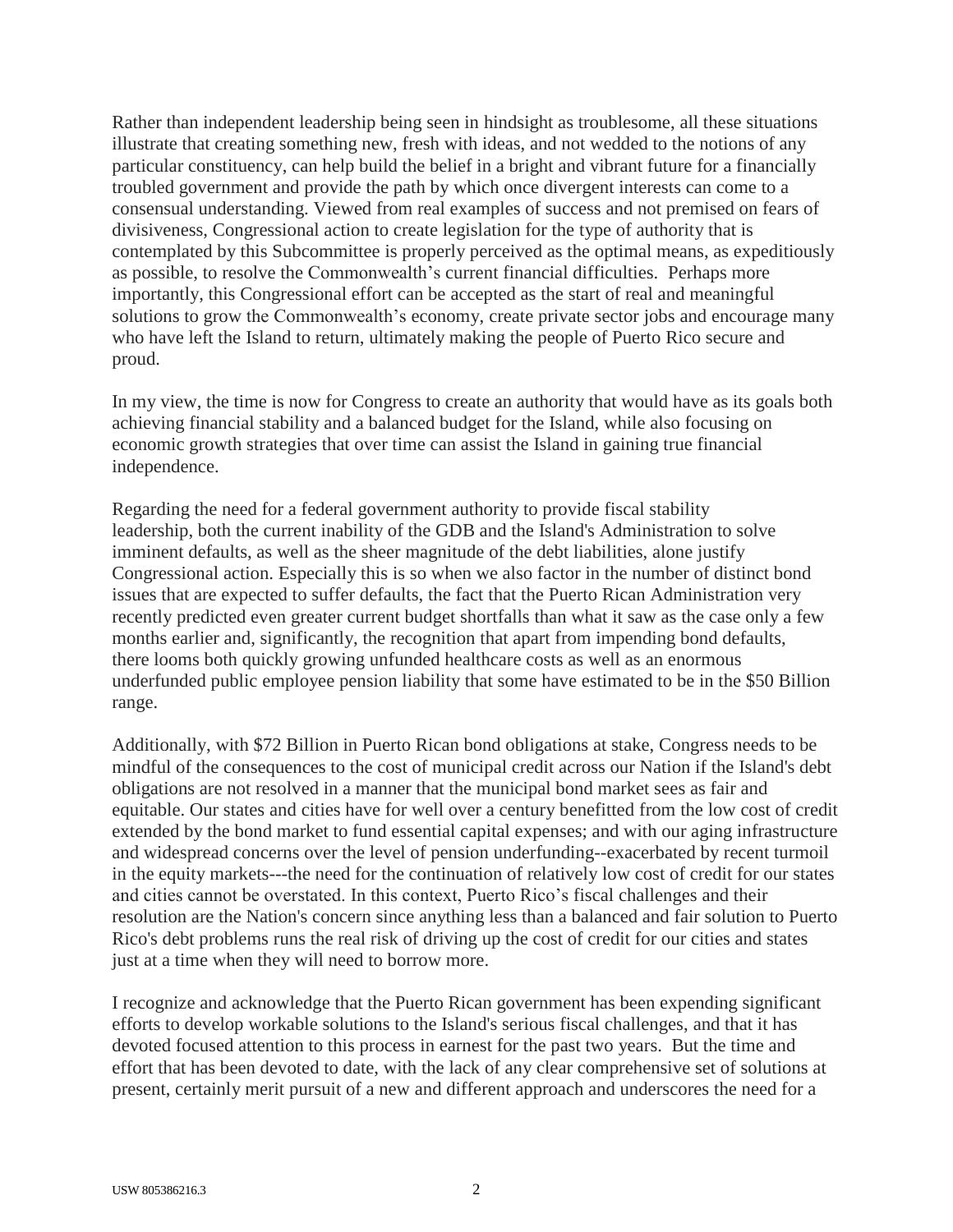federally created authority composed of independent professionals to help fashion a resolution that all constituencies can come to perceive as both sustainable and balanced.

I am most pleased that this Subcommittee is not only focusing on creating an authority designed to solve the current budgetary shortfalls, but has also recognized that economic growth for Puerto Rico is key to the Island's future. Maximizing the extent to which budget shortfalls can be meaningfully narrowed over time through real growth in the Island's tax base is certainly preferable to relying on concessions from creditors, be they bondholders, the Government's current labor force or public employee retirees, as the only means to bring current and future budgets into balance. Growing Puerto Rico's way out of its fiscal distress over time by relying on the revenues derived from an increase of its tax base is not only the most honorable path; excitement about the Commonwealth's economic resurgence can build on itself and make the Island a vibrant and attractive environment fostering fresh investments which, in turn, can create new well-paying jobs, reverse the recent trend of out-migration and bring back many who left the Island in search of opportunities.

Believing that economic growth is one of several key components that can help address the Island's current fiscal distress I must be candid to observe that I do not believe that the authority which this Subcommittee contemplates creating can alone provide the means to attract new in-bound investment in the Island's economy. Unquestionably, solving the Island's fiscal instability and looming government defaults is essential, because the current environment is certainly not conducive to attracting substantial investments. But solving the immediate fiscal crisis, while absolutely essential, will not alone be sufficient to bring the Island back to the position of economic self-sufficiency that it enjoyed as recently as a decade ago. Other Congressional legislation is needed.

Costs of production in Puerto Rico, not unlike other island economies, are significantly higher than on the Mainland; and without here belaboring the various causes of such incremental production and related transportation costs, resulting in them being meaningfully higher than similar Mainland production, in my opinion some form of favorable tax-based incentives need to be offered to businesses willing to locate operations on the Island to offset these higher production and transportation costs. Such tax incentive measures that were previously adopted by Congress worked to attract significant investment in the Commonwealth's economy; and taking those incentives away, as occurred in 2006, in hindsight has proven ill-advised. While another Committee of the House, acting in concert with this Subcommittee, will have to assess the merits of adopting carefully considered new tax incentive measures and their details, I believe that such legislation is essential if the authority contemplated by this Subcommittee to oversee the Island's return to financial stability and economic independence is to be afforded the tools that will allow it, acting in close cooperation with the Commonwealth's economic growth professionals, to significantly attract meaningful in-bound investment. If so, there can be real hope that over time such investments can produce the level of tax-base growth that can play a meaningful role in reducing Puerto Rico's budgetary imbalances and serve as a key component in Puerto Rico's fiscal recovery and financial self-sufficiency.

Having addressed the overarching considerations that I believe merit the wisdom behind creating the kind of authority that this Subcommittee is currently considering, let me complete my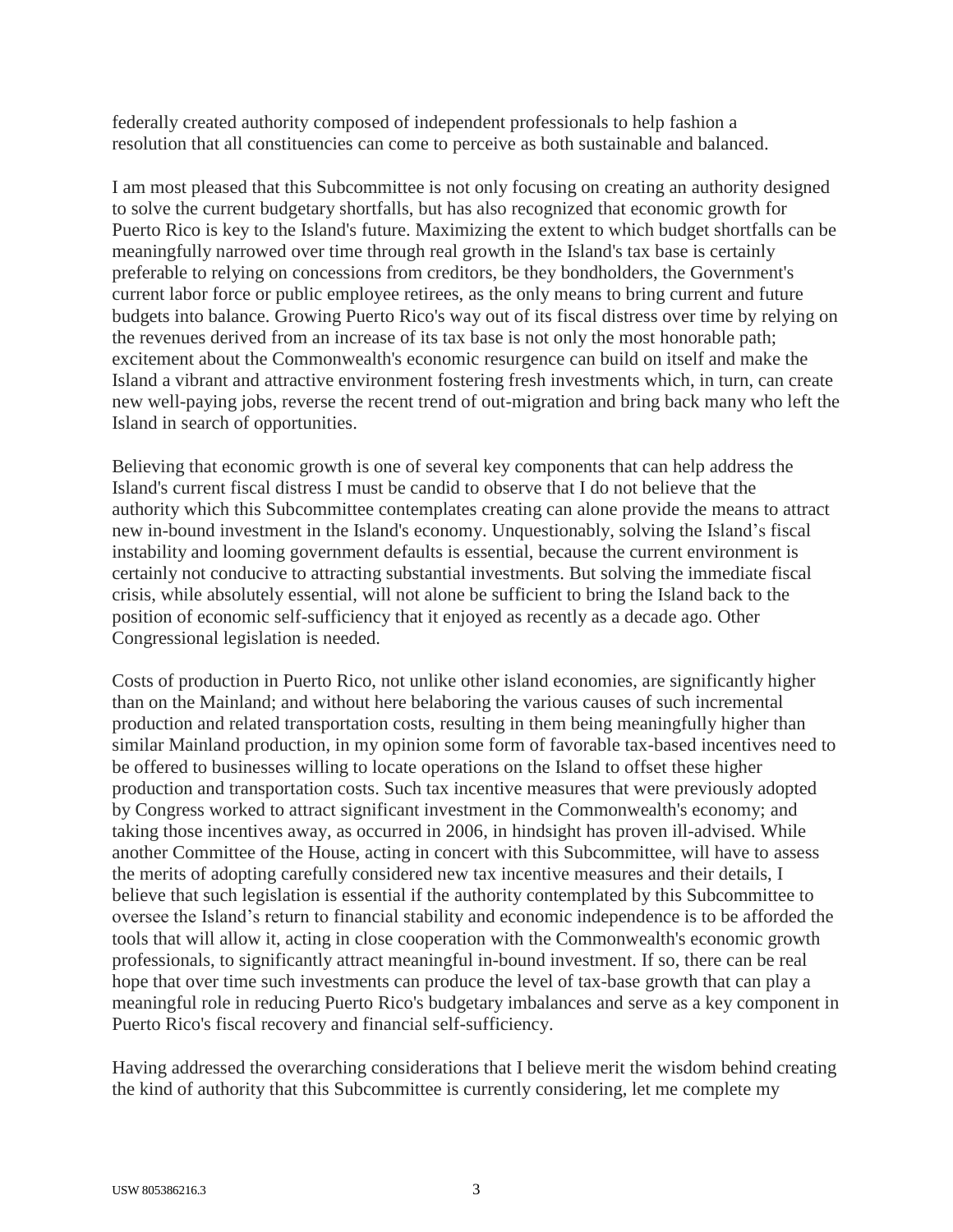testimony by offering some general observations regarding the duties of such an authority, its duration and the composition of its membership.

Starting with its duties, and without attempting here to set forth every component of the authority's powers, responsibilities and obligations, let me first briefly observe what I see as the prudent steps that the authority will wish to undertake to accomplish its Congressionally established mandates. An essential first step is developing an agreed set of realistic and current financial data regarding the revenues and expenses of each unit of government experiencing budgetary challenges. Despite the best of intentions, the current environment is such that neither Congress nor any of its creditor constituencies have confidence in the existing and promulgated data; and, whether that lack of confidence is accurate or misperceived, it is critical that all constituencies come to agreement on an agreed set of financials. Clearly, the authority will play a vital role in assuring that all the data is transparent and that all constituencies can have confidence in the data that will be used to formulate appropriate courses of action.

With an accurate handle on all current revenue sources, debts and operating expenses, the authority will then turn its intention to two immediate and challenging tasks; first, to explore all possible means to raise or collect additional tax or fee revenues and reduce operating costs; and second, short of developing a comprehensive fiscal recovery plan that will require considerable time to fashion and then negotiate, determine how best to address the near term anticipated financial defaults, while longer range solutions that can maximize the repayment of what Puerto Rico has borrowed are fully explored. Make no mistake, these initial tasks are formidable; and Congress ought to vest the authority with an array of powers that will permit it to do its work and that will both foster the willingness of all affected parties to actively participate in designing and implementing the optimal means to achieve sustainable increases in revenues and reductions in operating costs, and, at the same time, permit the authority to implement with bond creditor cooperation fair interim solutions that address anticipated bond payment defaults, thereby avoiding what most would consider non-productive related litigation.

As all potential incremental revenue sources are explored, the authority ought to determine what currently non-utilized public capital assets are available, and the possible means to monetize those assets through joint ventures with private market investors. Such monetizations ought to be designed to provide the Puerto Rican government over time with additional cash flows that can be used to help narrow budget shortfalls. Moreover, such joint ventures should be in interim solutions to the bond payment defaults structured to provide the Puerto Rican government with additional upsides based on contractual mechanisms that permit it to share in the increased value of such monetized assets as its economy recovers and expands.

In assessing new revenue that can be a source of funding future budgets, the authority will also want to develop realistic projections regarding the broadened tax base that can be achieved through tax-incentivized in-bound investment. This will require significant tangible proof regarding the extent and timing of additional revenues that these economic incentives once put in place can generate; and the financial markets, the Puerto Rican government and the credit rating agencies will all need to come to a consensus about these projections based on actual commitments from leading Mainland companies to invest on the Island.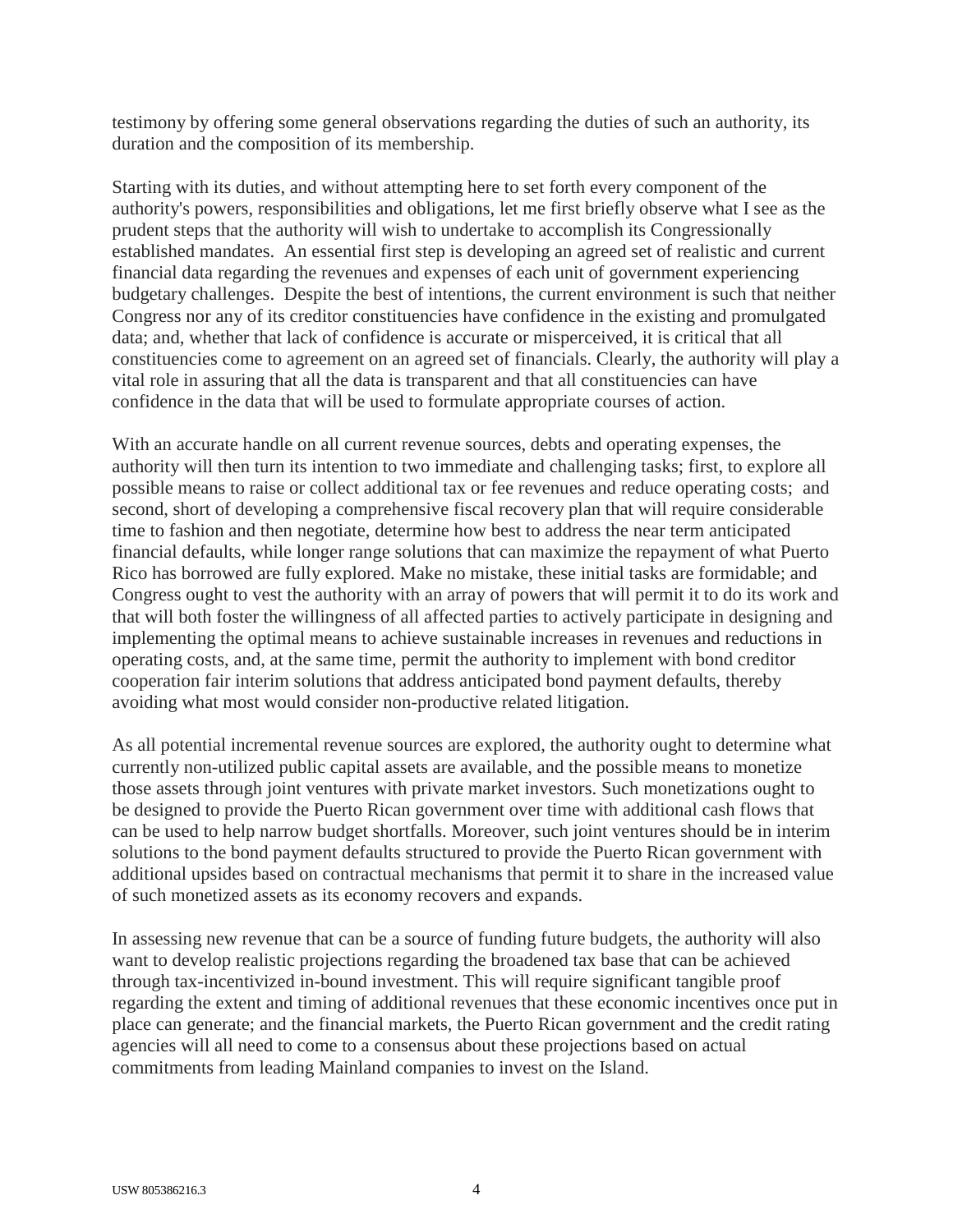Ultimately, after the authority works with the cooperation of both the Puerto Rican Government and all affected parties to implement every available means to increase revenues and reduce the operating expenses of each of the government units, it will become necessary to assess whether and to what extent, net of such revenue improvements and operating expense reductions, some budget shortfalls may still exist, factoring into the analysis both future underfunded pension liabilities and unfunded and rising healthcare obligations. Here again, we must be realistic and recognize that despite best efforts, some concessions may well be required. In such event, likely the most challenging aspect of the authority's work will be to address how to fairly and equitably allocate the need for some concessions among all constituencies If that is the case, ideally, the authority can foster an atmosphere where required concessions can be consensually negotiated; and here again Congress ought to provide the authority with a variety of tools that both foster the authority's ability to enhance the prospect of consent and that afford it the flexibility to address complex issues. In the final analysis, all affected parties will hopefully see the virtues of negotiating an agreed, and therefore certain, resolution as far preferable to the cost and delays associated with protracted and uncertain litigation if the authority were to be forced to exercise available remedies to compel concessions.

In the final analysis, the extensive work that will be required, the complexity of the issues presented, the need to harmonize divergent views about what is fair and the breadth of assignments that the authority will be required to undertake as it pursues a sustainable and comprehensive resolution of Puerto Rico's financial recovery are formidable. Unquestionably, tasking the authority with these challenges is a tall order. But, in my opinion, anything less robust than the work of such an authority is not going to provide a sustainable solution to Puerto Rico's serious financial challenges; and waiting any longer to see if somehow the situation self corrects is fundamentally misguided.

Regarding the period of time that the authority might need to be kept in place, much depends on the time needed to successfully solve the budget deficits and the growth of the Puerto Rican economy. It is premature to know now when the role of the authority can be terminated or under what circumstances its functions and oversights can be narrowed. Unquestionably, if part of the debt solution will require the time for repayment of borrowings to be extended, bondholders are going to require that the authority monitor actual performance to the pro forma projections, and have the ability to fashion revised solutions if, despite best intentions, the established benchmarks are not being met. This kind of residual right to monitor and adjust actions, key to other similar control authorities, even if never utilized, provides the kind of comfort that creditors will justifiably demand and is fundamental to constituencies agreeing to the restructuring of Puerto Rico's financial obligations.

Finally, permit me to comment on the composition of the authority. Naturally, the starting point is to assure that its members possess the hands-on experience and/or professional training that brings sophistication, experience and expertise to address Puerto Rico's financial distress. The size of the authority's membership should be sufficient to allow for different perspectives and diverse backgrounds, but not so unwieldy as to make the very active work of the authority unmanageable. Perhaps five, but not more than seven, members would seem to balance these competing considerations.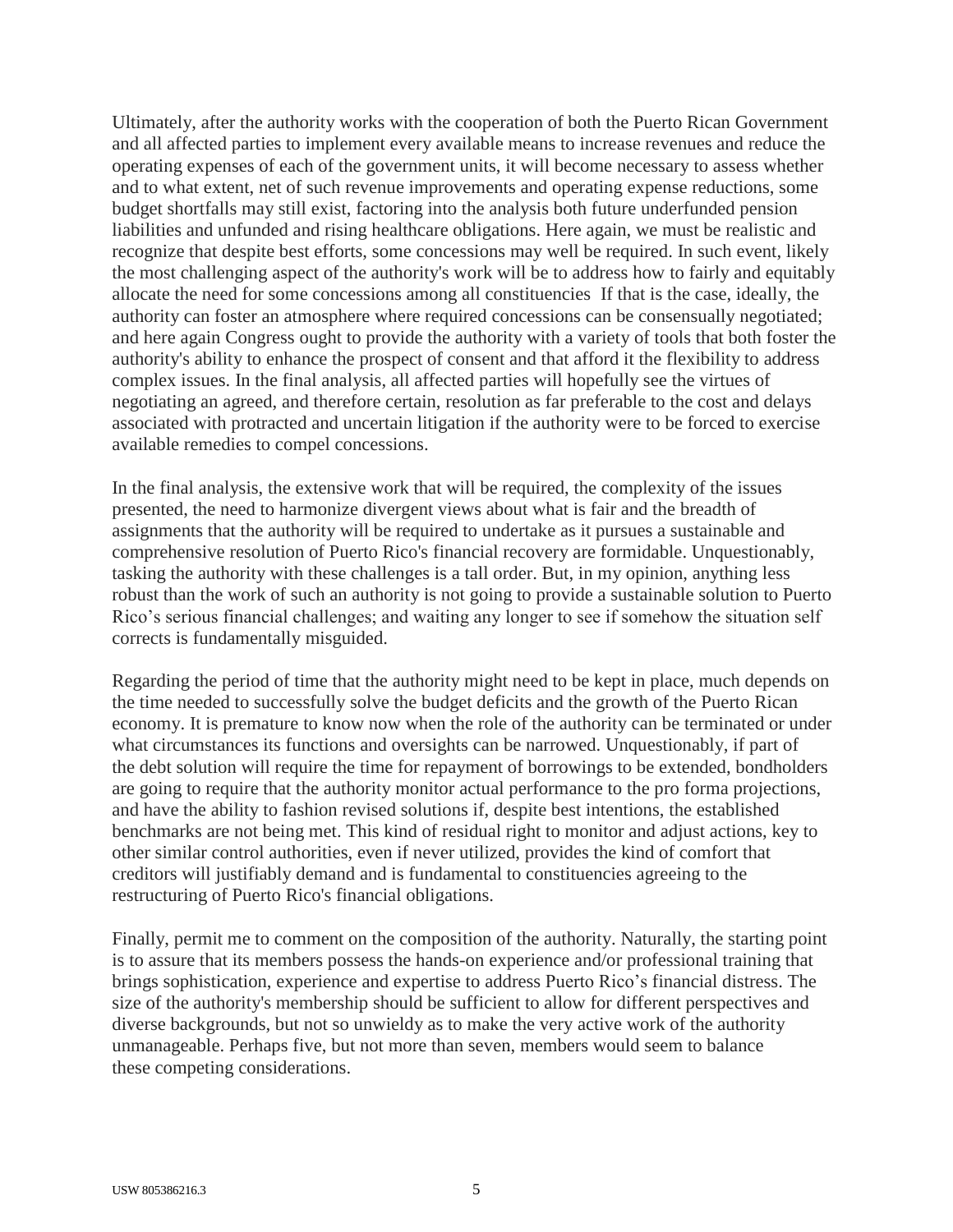In my view, it is essential to have some of the membership of the authority be comprised of people who can offer the Puerto Rican perspective. While it is vitally important that all of the members be independent, and not perceived as having a conflict by reason of being part of the Government of Puerto Rico or a creditor thereof, I think it is critically important to the process that Congress assure that some portion of the authority's membership be selected either from Puerto Rican residents or from those who have lived and worked for some time in and are of Puerto Rican ancestry. Having in-depth experience with Puerto Rico's economy is yet another attribute that also ought to be considered in selecting membership on the authority. Importantly, too, Congress ought to look to members that well understand the workings of the financial markets.

Realistically, the authority's members will need to be prepared to devote significant time every week to meetings or conferences, especially so in the beginning several months; and members ought to be vetted to confirm their willingness to devote substantial energies to the authority's work. Certainly, the authority will require and rely upon a staff of financial and legal professionals that can provide advice to the members but, as importantly, also undertake or work on a variety of tasks at the direction of the authority's members. I also see considerable wisdom in the members selecting a CFO to coordinate the staff, but also actively interface regularly with the Puerto Rican Administration on numerous matters while also frequently meeting with various creditor constituencies. Perhaps other duties will require additional appointments such as an information officer; but the members can consider these additional appointments as the circumstances may appear to warrant.

In conclusion, I sincerely appreciate the opportunity this Subcommittee has afforded me to address the important fiscal challenges that the Commonwealth of Puerto Rico is facing. Paramount in my view is securing a bright economic future for the people of Puerto Rico; and I hope my views are seen as motivated by that goal.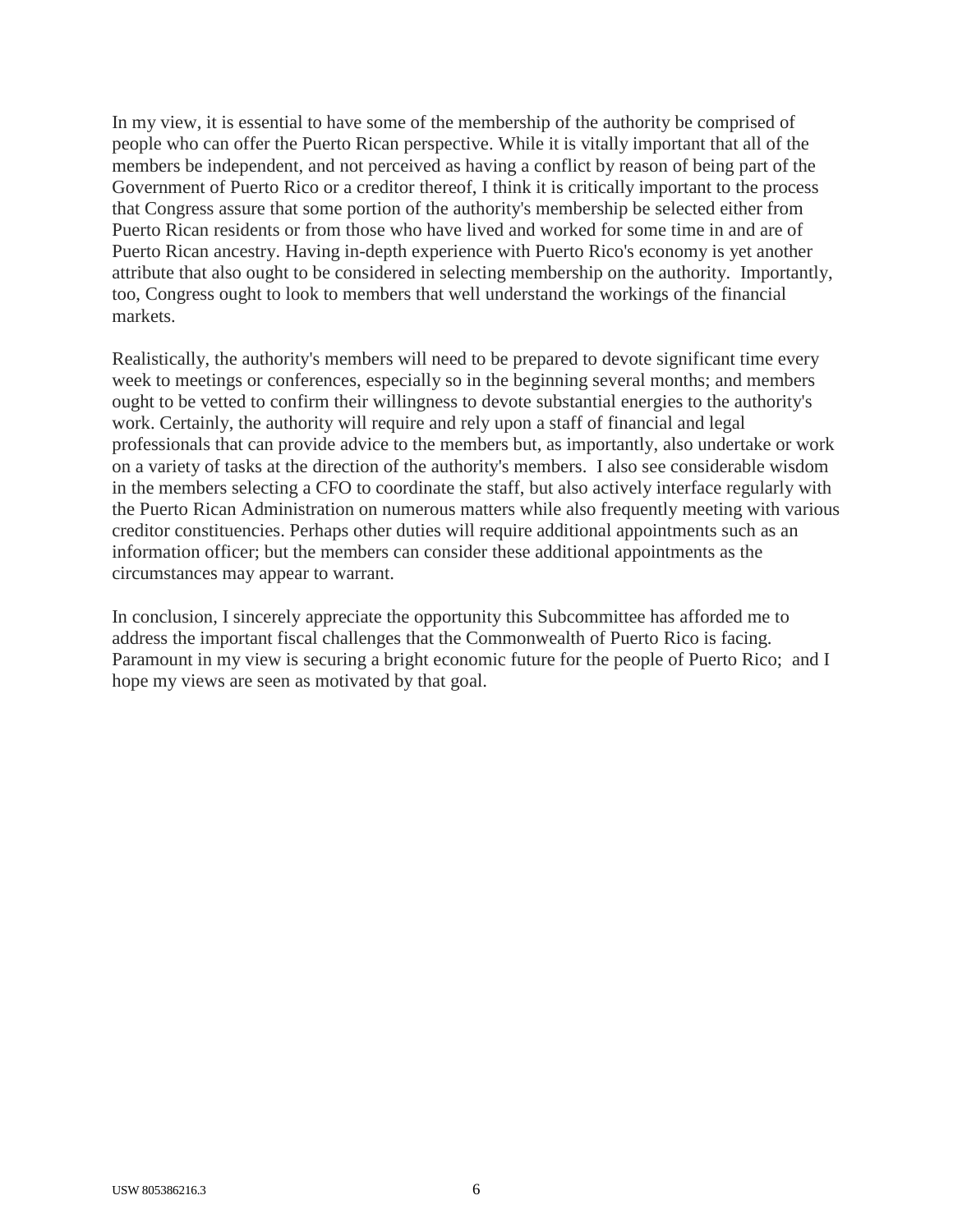# **Anthony A. Williams**



# **EDUCATION:**

| Graduate:       | <b>Kennedy School of Government, Harvard</b><br><b>University</b><br><b>Master of Public Policy, 1987</b>                                                                                                                                                                                                                                                      |
|-----------------|----------------------------------------------------------------------------------------------------------------------------------------------------------------------------------------------------------------------------------------------------------------------------------------------------------------------------------------------------------------|
|                 | Courses: As prescribed, with special emphasis on<br>management and public safety.                                                                                                                                                                                                                                                                              |
| Legal:          | <b>Harvard Law School, Harvard</b><br>University<br>Juris Doctor, 1987                                                                                                                                                                                                                                                                                         |
|                 | <b>Courses:</b><br>As prescribed with special emphasis on<br>federal litigation and local government.                                                                                                                                                                                                                                                          |
|                 | <b>Activities:</b><br>Ames Competition, Black Law<br><b>Students Association (BLSA), Harvard College</b><br><b>Freshman Proctor</b>                                                                                                                                                                                                                            |
| <b>College:</b> | <b>Yale College, Yale University</b><br><b>Bachelor of Arts, Political Science, Magna cum Laude, 1979</b>                                                                                                                                                                                                                                                      |
|                 | <b>Scholarship:</b> Senior year devoted to manuscript for book:<br>Toward the Neighborhood Ideal, a comprehensive comparative<br>community study of the Dwight and Fair Haven neighborhoods<br>of New Haven, CT. Study addressed two models of community<br>development and mobilization.                                                                      |
|                 | Dwight Hall Volunteer, Troup Middle School<br><b>Activities:</b><br>Truancy Program, 1975-76; Dwight School Group Work<br>Program, 1975-77; Coordinator, Dwight Hall Bike Shop, A<br>Program for Juvenile Rehabilitation; Yale College Council, 1976-<br>77; President, St. Anthony Hall, 1976-77; Host, Community<br>Affairs Program, WYBC-FM Radio, 1981-82. |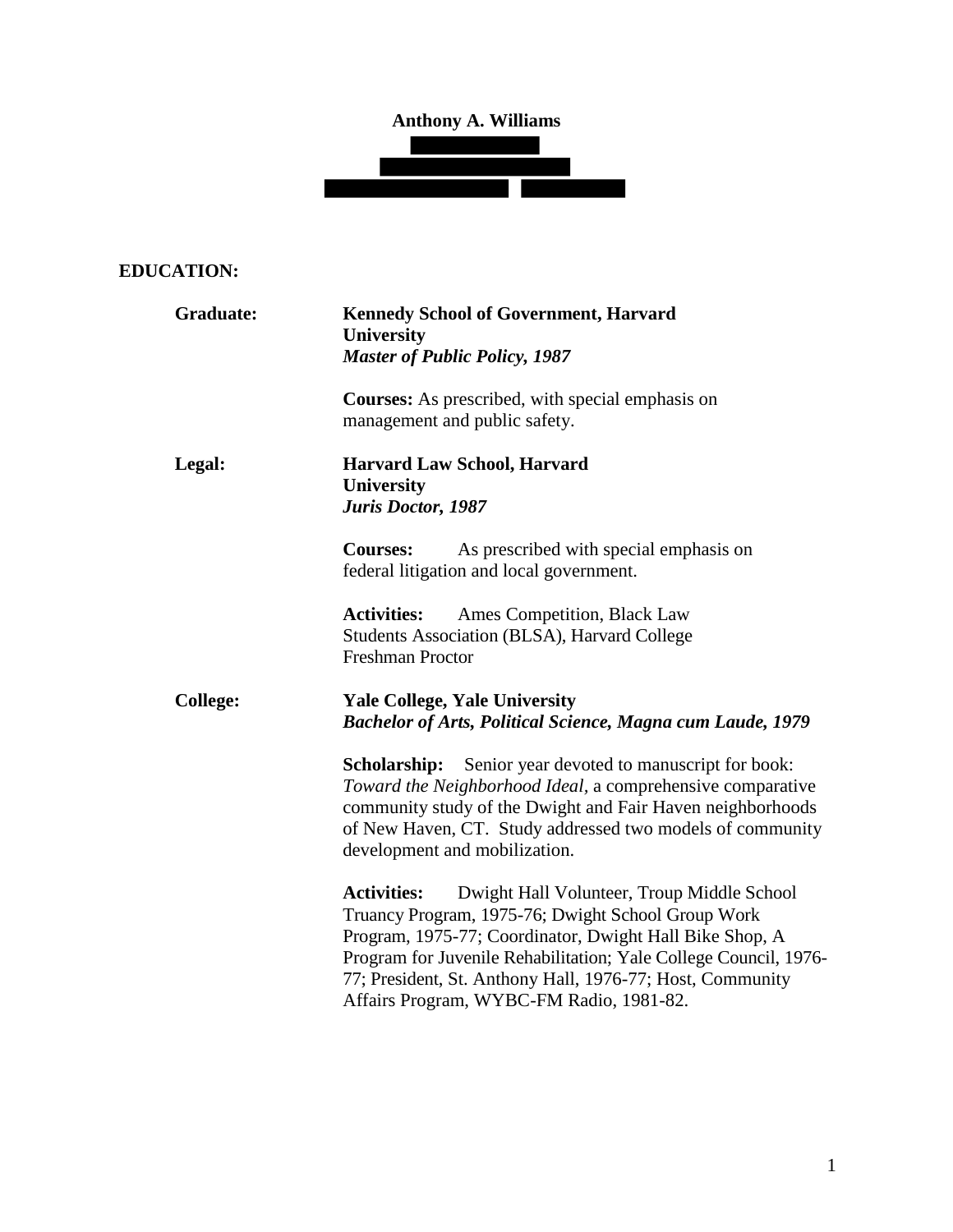# **EXPERIENCE:**

| $2012$ – Present | <b>Federal City Council of Washington DC</b><br><b>CEO</b> and Executive Director                                                                                                                                                                                                                                                                                                                                                                                                                                                                                                                                                                                                                                                              |
|------------------|------------------------------------------------------------------------------------------------------------------------------------------------------------------------------------------------------------------------------------------------------------------------------------------------------------------------------------------------------------------------------------------------------------------------------------------------------------------------------------------------------------------------------------------------------------------------------------------------------------------------------------------------------------------------------------------------------------------------------------------------|
|                  | Serving as a catalyst for progress, the council enhances the<br>nation's capital by focusing the creative and administrative<br>talents of Washington's business and professional leaders on<br>major problems and opportunities that are facing the city.<br>Working without publicity, the council enables local and federal<br>government agencies meet community needs, offering the<br>knowledge, experience, and skills of its members; prompt<br>research capacity; and the ability to act expeditiously. Further,<br>the Council commits to the long-term, recognizing that the<br>fundamental structural improvements in the city's economic,<br>physical and social welfare system require years of dedicated,<br>relentless effort. |
| $2011 -$ Present | <b>Dentons LLP</b><br>Senior Strategic Advisor and Independent Consultant                                                                                                                                                                                                                                                                                                                                                                                                                                                                                                                                                                                                                                                                      |
|                  | Provide advice and counsel on public sector to international law<br>firm with more than 575 attorneys and public policy advisors in<br>13 offices and 11 markets, representing clients in the areas of<br>complex litigation, corporate law, energy, environment, finance,<br>government contracts, health care, infrastructure, insurance,<br>intellectual property, private client services, public policy, real<br>estate, and technology.                                                                                                                                                                                                                                                                                                  |
| $2009 - 2012$    | <b>Corporate Executive Board</b><br><b>Executive Director of Global Government Practice</b>                                                                                                                                                                                                                                                                                                                                                                                                                                                                                                                                                                                                                                                    |
|                  | As part of a premier, network-based knowledge resource,<br>provided public sector professionals worldwide with the<br>authoritative and timely guidance needed to excel in their roles,<br>take decisive action, and improve organization performance.<br>Powered by a member network that spans more than 50 countries<br>and representing more than 80% of the world's Fortune 500<br>companies, offered its unique research insights along with an<br>integrated suite of members-only tools and resources to enable<br>the world's leading governmental entities to deliver superior<br>business outcomes.                                                                                                                                 |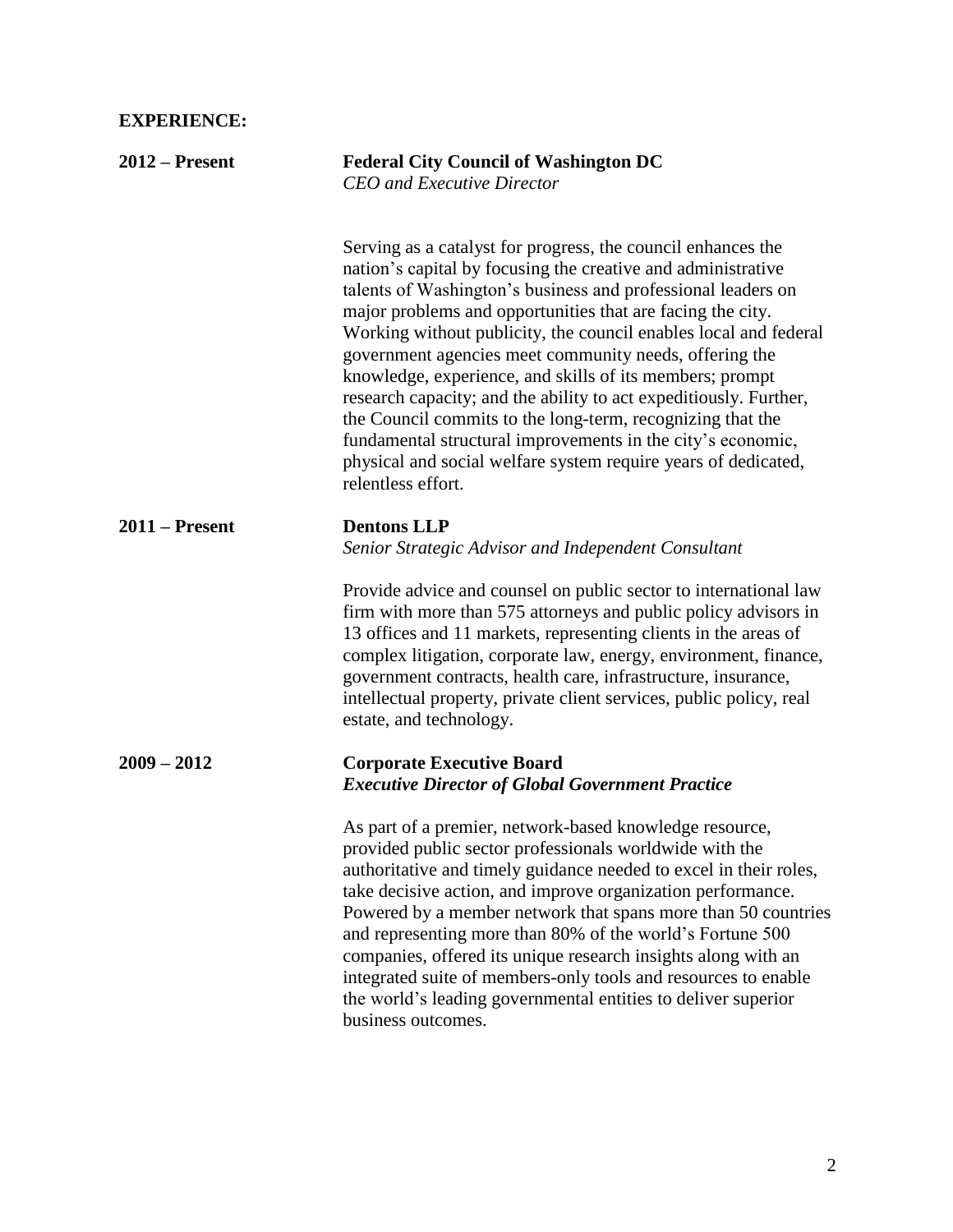| $2009 - 2012$ | <b>Harvard Kennedy School</b><br>William H. Bloomberg Lecturer in Public Management<br><b>Senior Advisor, Urban Policy Advisory Group</b><br><b>Innovations in Government, Ash Center</b>                                                                                                                                                                                                                                                                                                                                                                                                                                                                                                                                                                                                                                                                                                                                                                                                                                                                                                                                                            |
|---------------|------------------------------------------------------------------------------------------------------------------------------------------------------------------------------------------------------------------------------------------------------------------------------------------------------------------------------------------------------------------------------------------------------------------------------------------------------------------------------------------------------------------------------------------------------------------------------------------------------------------------------------------------------------------------------------------------------------------------------------------------------------------------------------------------------------------------------------------------------------------------------------------------------------------------------------------------------------------------------------------------------------------------------------------------------------------------------------------------------------------------------------------------------|
|               | In addition to instruction in public management subjects,<br>facilitated participation in activities linking student learning and<br>professional insights with real-time problem solving.                                                                                                                                                                                                                                                                                                                                                                                                                                                                                                                                                                                                                                                                                                                                                                                                                                                                                                                                                           |
| $2009 - 2010$ | <b>Arent Fox LLP</b><br>Senior Advisor Intergovernmental Practice                                                                                                                                                                                                                                                                                                                                                                                                                                                                                                                                                                                                                                                                                                                                                                                                                                                                                                                                                                                                                                                                                    |
| $2007 - 2008$ | <b>Primum Public Realty Trust</b><br><b>Chief Executive Officer</b>                                                                                                                                                                                                                                                                                                                                                                                                                                                                                                                                                                                                                                                                                                                                                                                                                                                                                                                                                                                                                                                                                  |
|               | Launched new financing vehicle in partnership with leading<br>investment bank to bring creative financing strategies to state and<br>local governments, as well as the non-profit community.<br>Developed strategy for triple-net sale-leaseback alternatives to<br>allow agencies to monetize the value of their real property assets.<br>Also provide strategic advisory services to help jurisdictions with<br>strategic planning in areas such as asset management and<br>community redevelopment. Maintained funding arrangements<br>with third-party financing vehicles to review acquisition<br>opportunities suitable for their unique portfolios and strategies.<br>Initial pipeline of approximately \$10M included a broad array of<br>jurisdictions and organizations.                                                                                                                                                                                                                                                                                                                                                                   |
| $1999 - 2007$ | <b>Washington, District of Columbia</b><br><b>Mayor</b>                                                                                                                                                                                                                                                                                                                                                                                                                                                                                                                                                                                                                                                                                                                                                                                                                                                                                                                                                                                                                                                                                              |
|               | Served two terms as elected chief executive of our nation's<br>capital, a governmental entity with the combined functions and<br>responsibilities of a city, county, and state. Drafted to serve by a<br>citywide coalition to lead a city written off and abandoned as<br>ungovernable, transformed Washington into a competitive city,<br>reducing crime, instituting fiscal integrity, fostering school<br>accountability, improving city services, and lifting all human<br>service agencies from court receivership. Generated over 30B in<br>investment, converting a 600M deficit into a 1.5B general fund<br>surplus over 11 years (as CFO and Mayor). While debate<br>continues over who benefited, both admirers and critics widely<br>credit my service with beginning, if not fully realizing, the<br>transformation of the city. Elected President of the National<br>League of Cities, Vice-Chairman (on track for chairmanship) of<br>Washington Council of Governments, and Fellow of the National<br>Academy of Public Administration. Awards from organizations<br>ranging from Manhattan Institute to Metropolitan Labor Council. |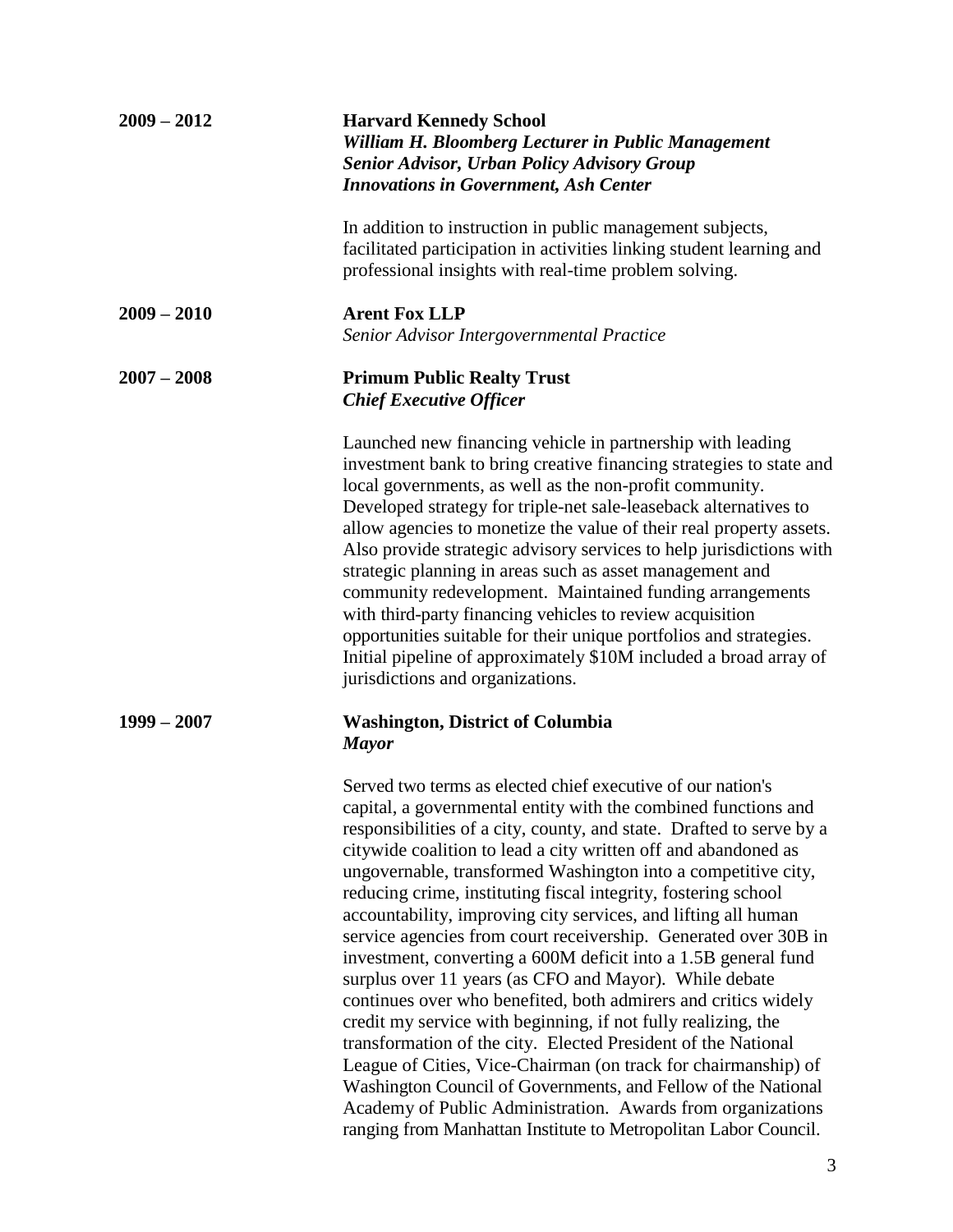| $1995 - 1998$ | <b>Washington, District of Columbia</b><br><b>Chief Financial Officer</b>                                                                                                                                                                                                                                                                                                                                                                                                                                                                                                                                                                  |
|---------------|--------------------------------------------------------------------------------------------------------------------------------------------------------------------------------------------------------------------------------------------------------------------------------------------------------------------------------------------------------------------------------------------------------------------------------------------------------------------------------------------------------------------------------------------------------------------------------------------------------------------------------------------|
|               | Appointed to lead the District to financial recovery, restored<br>fiscal accountability to District agencies, and balanced the city's<br>budget in 1987 with a \$285M surplus, putting the city on track<br>for a return to self-government two years earlier than projected.<br>Led the Office of CFO in fundamental and substantial<br>improvements in cash management, budget execution, and<br>revenue collections. Designated Public Official of the Year for<br>1997 by Governing Magazine.                                                                                                                                          |
| $1993 - 1995$ | <b>U.S. Department of Agriculture</b><br><b>Chief Financial Officer</b>                                                                                                                                                                                                                                                                                                                                                                                                                                                                                                                                                                    |
|               | Appointed by President Bill Clinton and confirmed by U.S. Senate<br>as the department's first chief financial officer pursuant to CFO<br>Act of 1990. Responsible for a budget of \$62.3B, provided<br>financial management and oversight for 29 federal agencies, 75<br>foreign country operations, and approximately 2,500 county-<br>based offices in the United States. Responsible for the National<br>Finance Center, a facility providing financial services to a large<br>segment of the federal government. Guided efforts to implement<br>CFO Act throughout the federal government as Vice-Chairman of<br>the U.S. CFO Council. |
| $1992 - 1993$ | <b>School of International and Public Affairs, Columbia</b><br><b>University</b><br><b>Adjunct Professor</b>                                                                                                                                                                                                                                                                                                                                                                                                                                                                                                                               |
|               | Taught course in public finance, with examples from actual<br>experiences in the areas of revenue forecasting, budget execution,<br>performance measurement, and financial organization and<br>processes as an expression of strategy or lack thereof. Left<br>position due to presidential appointment to U.S.D.A.                                                                                                                                                                                                                                                                                                                        |
| $1991 - 1993$ | <b>State of Connecticut</b><br><b>Deputy Comptroller</b>                                                                                                                                                                                                                                                                                                                                                                                                                                                                                                                                                                                   |
|               | Acted as General Deputy/COO of the Office of State<br>Comptroller, managing 250 separate state funds; state budget and<br>accounting services; and, state financial information and<br>retirement systems. Positioned office as center of robust,<br>independent fiscal oversight while managing state's accounting<br>and budget execution during fiscal crisis of 1991, occasioned by<br>legislative stalemate associated with Governor Lowell Weicker's<br>successful introduction of first state income tax.                                                                                                                           |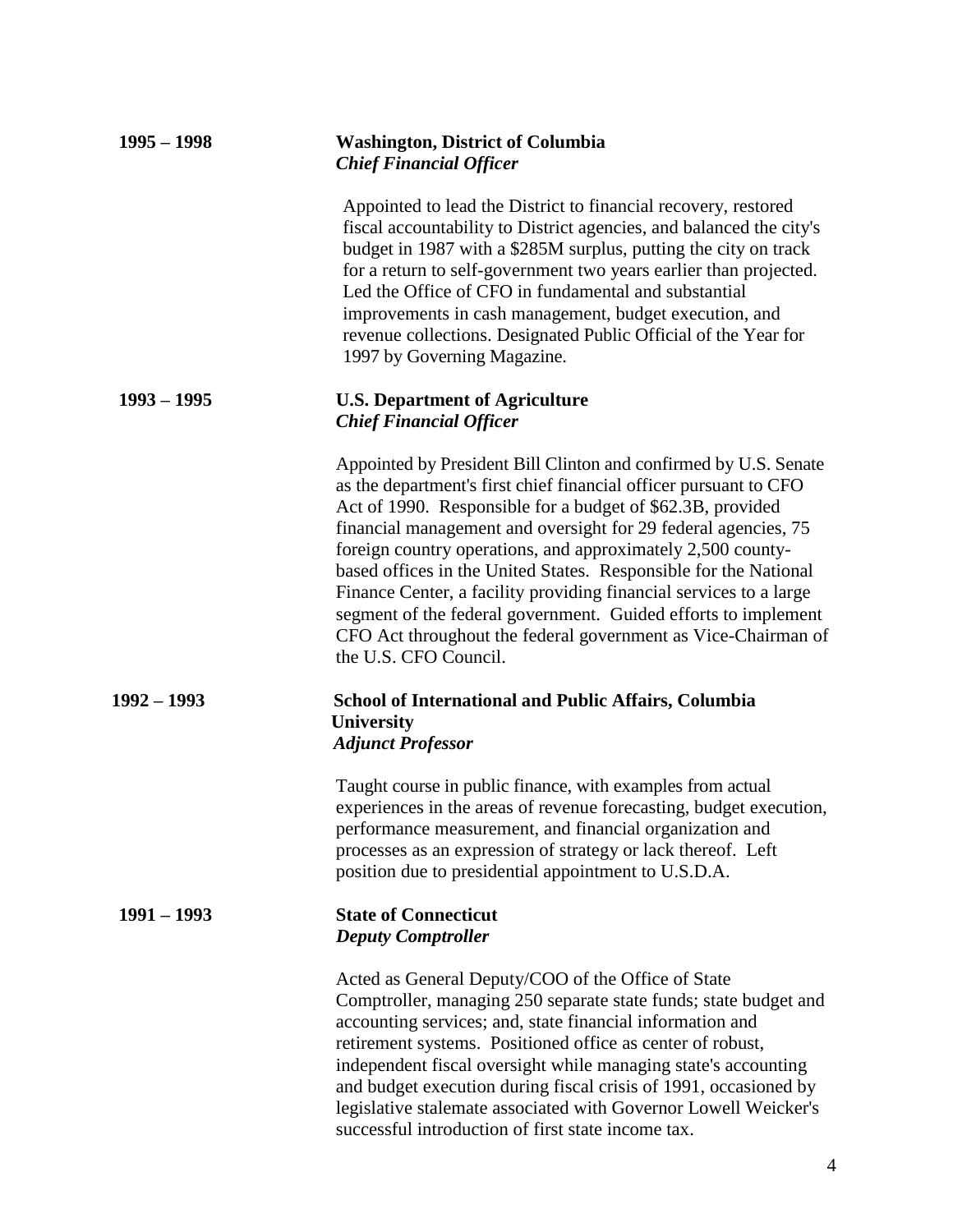| $1989 - 1991$ | Community Development Agency - St. Louis, MO<br><b>Executive Director</b>                                                                                                                                                                                                                                                                                                                                                                                                                                                                                                   |
|---------------|-----------------------------------------------------------------------------------------------------------------------------------------------------------------------------------------------------------------------------------------------------------------------------------------------------------------------------------------------------------------------------------------------------------------------------------------------------------------------------------------------------------------------------------------------------------------------------|
|               | Directed the \$22M community development efforts of the City of<br>St. Louis utilizing private and public funds. Responsible for all<br>neighborhood development research, planning, and housing<br>implementation (approximately 1,000 housing units a year).<br>Initiated a program management, accounting, and reporting system<br>that met the agency's program needs. Management program<br>resulted in the production of neighborhood plans. Production of<br>four new housing manuals and neighborhood plans. Supervised<br>over 60 employees and 50 subcontractors. |
| $1988 - 1989$ | <b>Boston Redevelopment Authority – Boston, MA</b><br><b>Assistant Director</b>                                                                                                                                                                                                                                                                                                                                                                                                                                                                                             |
|               | Headed the Department of Neighborhood Housing and<br>Development, one of the authority's four primary divisions.<br>Responsible for neighborhood planning and development<br>program of approximately \$1.5B, including the city's linkage<br>program, parcel to parcel linkage projects, some 5,000 units of<br>housing, 3 neighborhood master plans, and selected economic<br>development initiatives. Supervised a staff of over 30 persons,<br>while implementing a comprehensive management reporting and<br>accounting system recognized as the authority's best.     |
| $1987 - 1988$ | Hon. David S. Nelson - U.S. District Court<br><b>District of Massachusetts, First Circuit</b><br><b>Law Clerk</b>                                                                                                                                                                                                                                                                                                                                                                                                                                                           |
| $1980 - 1983$ | New Haven Board of Aldermen - New Haven, CT<br><b>President Pro Tempore (1981-83)</b>                                                                                                                                                                                                                                                                                                                                                                                                                                                                                       |
|               | <b>Member:</b><br>Chairman, Community Development Committee<br>$(1981 - 83)$<br>Legislative Committee $(1981 – 83)$<br>Finance Committee (1980)<br>Municipal Services Committee (1980)                                                                                                                                                                                                                                                                                                                                                                                      |
|               | As third ranking official in city, in absence of chairman presided<br>over full board deliberations, managing debate and general<br>oversight functions. As chairman of the Community<br>Development                                                                                                                                                                                                                                                                                                                                                                        |
|               | Committee, supervised review and analysis, and organized<br>citizen participation in, ongoing Redevelopment Authority and<br>Development Administration activities, including all federal                                                                                                                                                                                                                                                                                                                                                                                   |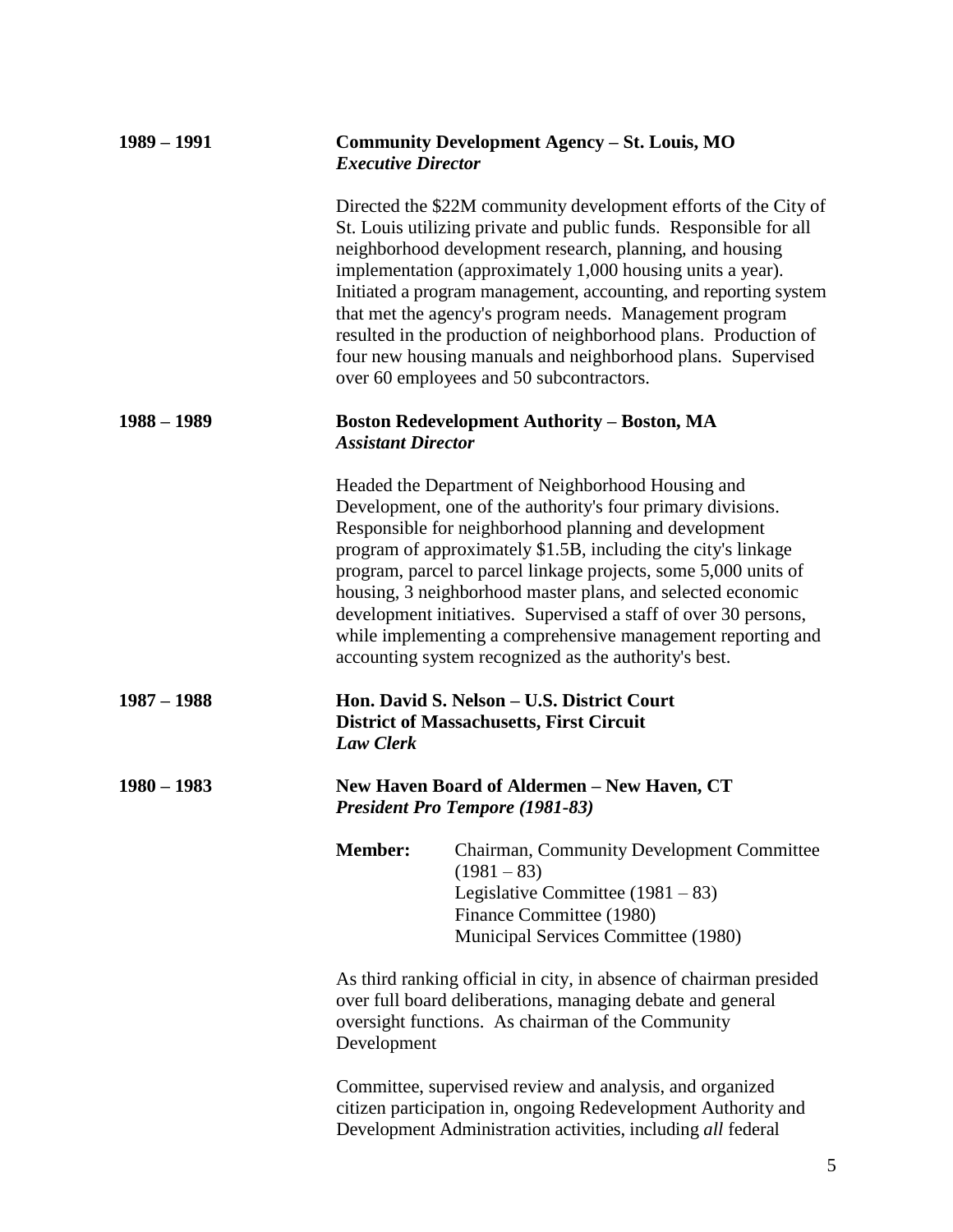|                          | assistance programs, economic development plans, housing<br>projects, and community development block grant budgets.                                                                                                                                                                                                                                                                                                                             |
|--------------------------|--------------------------------------------------------------------------------------------------------------------------------------------------------------------------------------------------------------------------------------------------------------------------------------------------------------------------------------------------------------------------------------------------------------------------------------------------|
|                          | Also organized and sponsored designation of area as historic<br>district, improvement of major artery as commercial<br>revitalization area, and rehabilitation of major supermarket into<br>the largest neighborhood food cooperative in the U.S. at that<br>time. Appointed to board of directors of Neighborhood Housing<br>Associates (developer of major Section 8 rehabilitation project);<br>Uptown Council; and Upper Chapel Association. |
| $1982 - 1983$            | <b>Speaker of the House - State of Connecticut</b><br><b>Director of Communications</b>                                                                                                                                                                                                                                                                                                                                                          |
|                          | Served as chief media adviser and press secretary to Speaker of<br>House and Democratic House Majority. Left position to attend<br>Harvard University Kennedy School and Law School.                                                                                                                                                                                                                                                             |
| 1982                     | <b>Bill Curry for Congress - New Britain, CT</b><br><b>Issues Director</b>                                                                                                                                                                                                                                                                                                                                                                       |
|                          | Served as issues director for general election campaign in<br>Connecticut's 6 <sup>th</sup> Congressional District. Issues positions cited<br>in New York Times and Hartford Courant.                                                                                                                                                                                                                                                            |
| 1982                     | <b>Steve Wareck for Congress - New Haven, CT</b><br><b>Director of Communications</b>                                                                                                                                                                                                                                                                                                                                                            |
|                          | Worked as chief media advisor and press secretary for primary<br>election in Connecticut's 3 <sup>rd</sup> Congressional District.                                                                                                                                                                                                                                                                                                               |
| <b>MILITARY SERVICE:</b> |                                                                                                                                                                                                                                                                                                                                                                                                                                                  |
| $1971 - 1974$            | <b>U.S. Air Force, Honorable Discharge</b>                                                                                                                                                                                                                                                                                                                                                                                                       |
|                          | 354th Tactical Fighter Wing, Myrtle Beach AFB<br><b>Command and Control Specialist</b>                                                                                                                                                                                                                                                                                                                                                           |
|                          | Assigned as aide to wing commander and battle staff.<br>Assignment involved assistance in preparation and execution of<br>wing operations plans, maintenance of dashboard for combat<br>flight operations, military airlift activities, and wing information<br>process. Assisted in weekly briefing to wing battle staff.                                                                                                                       |